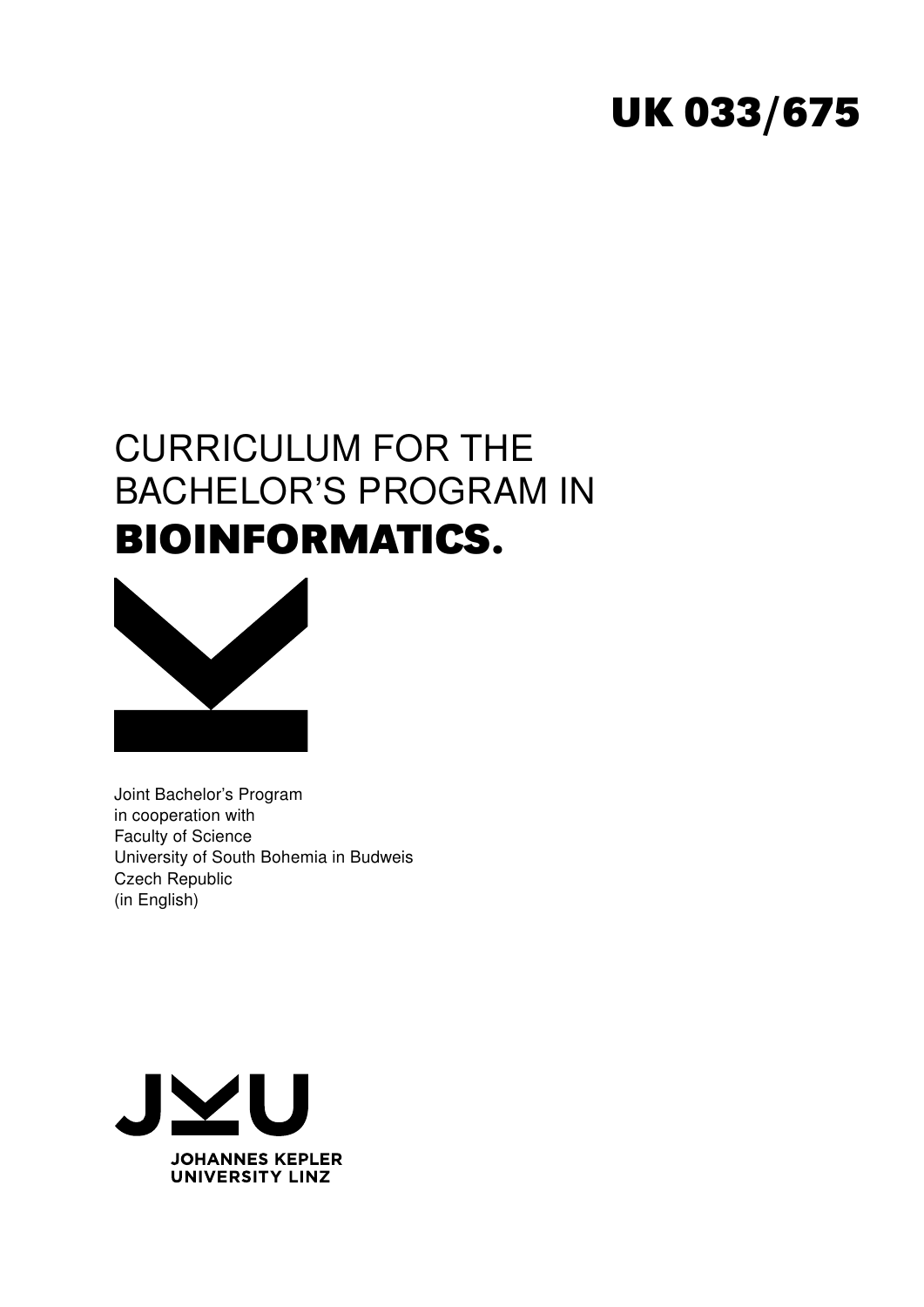# **Contents**

| § 2 Structure and Outline enterpreteration of the contract of the contract of the contract of the contract of the contract of the contract of the contract of the contract of the contract of the contract of the contract of |  |
|-------------------------------------------------------------------------------------------------------------------------------------------------------------------------------------------------------------------------------|--|
|                                                                                                                                                                                                                               |  |
|                                                                                                                                                                                                                               |  |
|                                                                                                                                                                                                                               |  |
|                                                                                                                                                                                                                               |  |
|                                                                                                                                                                                                                               |  |
|                                                                                                                                                                                                                               |  |
|                                                                                                                                                                                                                               |  |
|                                                                                                                                                                                                                               |  |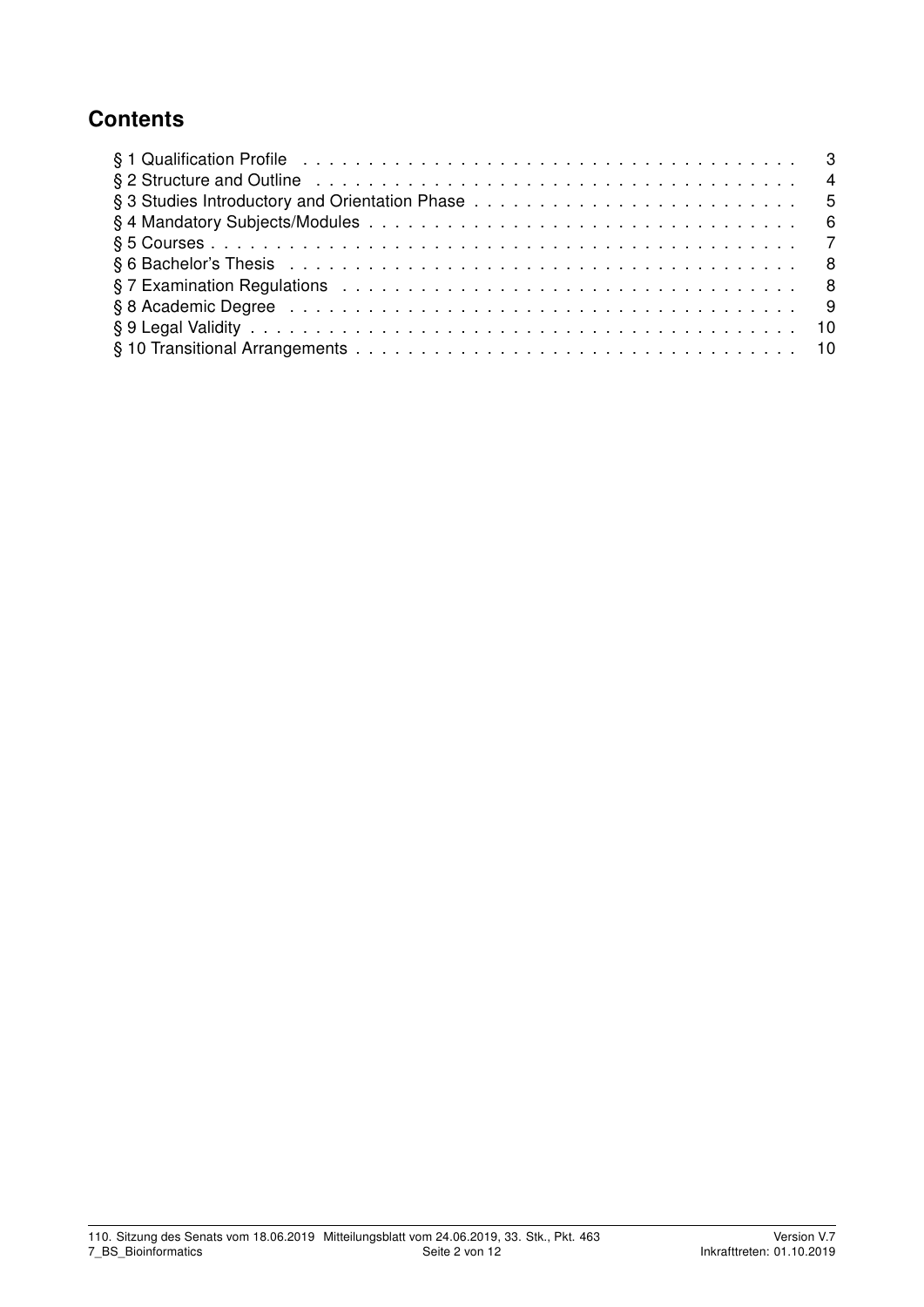# § 1 Qualification Profile

The double degree bachelor study Bioinformatics is a joint study of the Johannes Kepler University (JKU), Linz, Austria and the University of South Bohemia (USB), České Budějovice, Czech Republic.

Bioinformatics was the key technology for one of the greatest scientific advances of the 20th century, the decoding of the human genome, and will remain a key technology of the 21st century. Bioinformatics is now established as an independent education and scientific discipline. Bioinformatics links computer science, mathematics and life sciences to reach its central goal, namely to understand the molecular biological processes. Bioinformatics develops and utilizes methods and techniques from computer science and mathematics in order to solve tasks from biology, chemistry, or medicine.

Bioinformatics is required in:

- Biology, to understand the processes and regulations within a cell, to obtain new insight into developmental processes, to construct the evolutionary tree of life. Focus is on molecular biology disciplines.
- Medicine, to understand the pathogenesis and processes of diseases.
- Pharmacology, to develop new drugs.
- Ecology, to understand the interaction of organisms.

Data from these life science disciplines are managed, visualized, analyzed, interpreted, compared to one another, and simulated using bioinformatics methods. A special challenge is posed by the rapidly growing amount of potentially noisy and high dimensional data from sequencing, microarrays, imaging, peptide and protein arrays.

#### Orientation / Focus

The Bachelor's program in Bioinformatics is practically orientated and its degree is a professional qualification. The study focuses on life science applications of computer science and educates the students in solving life science problems by means of computational tools. It contains current topics in life sciences and introduces state-of-the-art bioinformatics methods. The Bachelor's program in Bioinformatics is the basis for later Master's studies or other subsequent qualifications because it lays the theoretical foundations for basic research.

#### Qualifications

The Bachelor's program in Bioinformatics aims at developing competency in problem solving as preparation for a professional qualification. The bachelor of bioinformatics has knowledge and abilities in the following areas:

BASICS: Fundamental knowledge in bioinformatics, computer science, biology, chemistry, and mathematics.

CURRENT TOPICS: Specialized courses as introductions to current topics in bioinformatics, especially the bioinformatics tools used in current methods in biotechnology. The specialized courses are in bioinformatics, computer science, biology, chemistry, and mathematics.

STATE-OF-THE-ART METHODS: Theoretical and practical knowledge of the state-of-the-art methods of bioinformatics including analysis of problems, analytical problem solving, understanding and representation of complex dependencies and structures. The bachelor of bioinformatics knows how to use and how to apply the methods and techniques of bioinformatics and how to access and use the publicly available software and data base resources adapted to the problem at hand.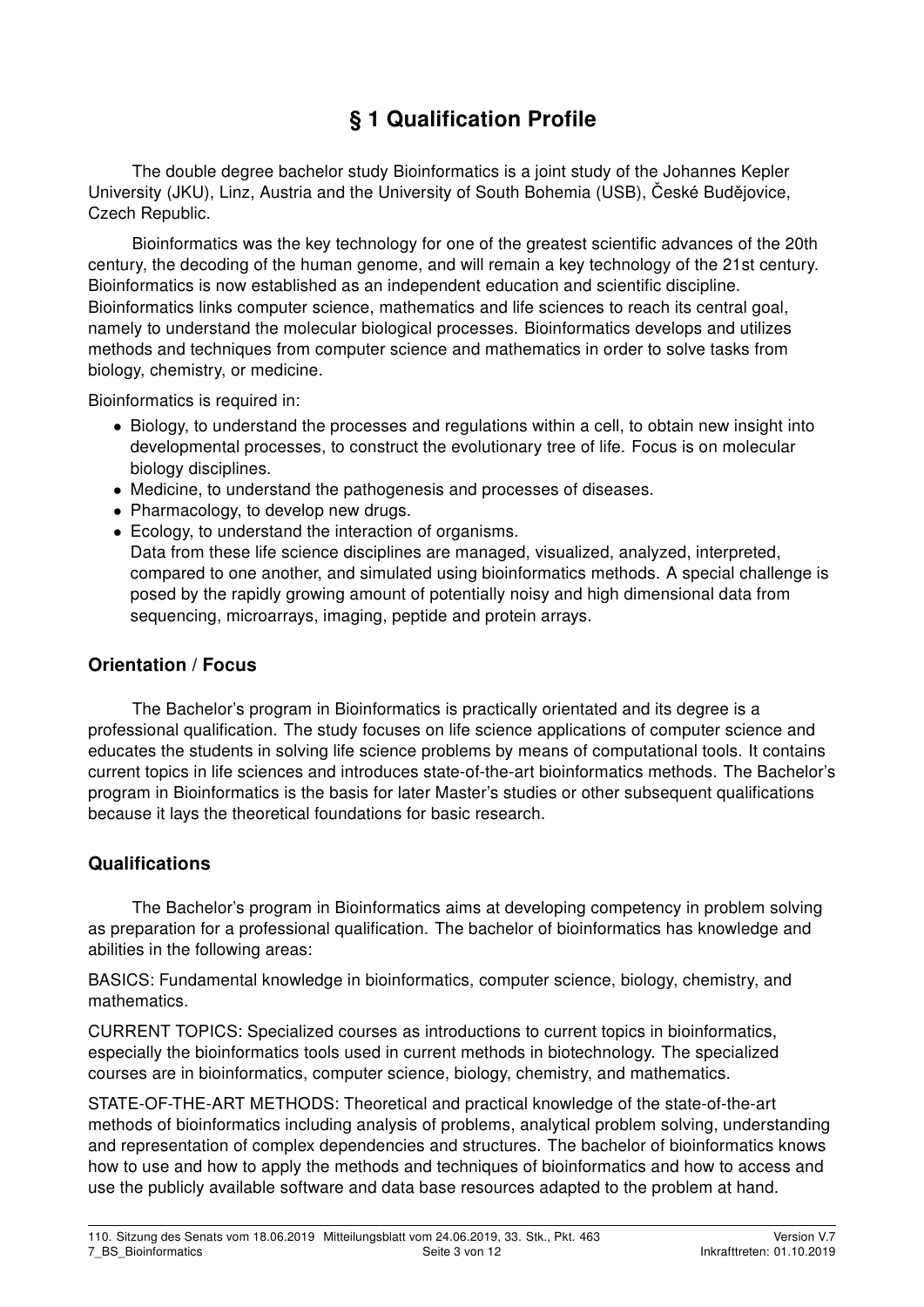CONTINUING EDUCATION: Readiness and ability to independently learn further knowledge, especially new methods and techniques of bioinformatics. The ability to specialize in specific subjects and to follow new developments. The bachelor in bioinformatics is ready to start a Master's study program in a related field.

INTERNATIONALITY: English is a prerequisite of the study as it is a cross-border study between the Czech Republic and Austria. Students learn early to interact with foreign students and faculty staff and are able to work in teams that consist of members from different countries.

RESPONSIBILITY: Responsible use of the methods and techniques of bioinformatics regarding questions of ethics and of the social and environmental effects of new technologies.

SOCIAL COMPETENCE: Ability to work in a team, willingness and ability to cooperate, management capabilities, and expertise in presenting and moderating.

#### **Competences**

The skills that are gained during the Bachelor's studies include computer science approaches to life science problems. The bachelors in bioinformatics use their social competences to quickly comprehend the problems of life science experts and thereafter efficiently apply and adapt methods and techniques from computer science to solve those problems. Further, due to their interdisciplinary experiences they are able to combine computer science with areas which are not associated with life sciences. Furthermore bachelors of bioinformatics are educated in applying methods of computer science in a responsible and critical way and to challenge new developments.

#### Job Profiles

Various job profiles exist for bachelors in bioinformatics, all building the connection between life science and IT experts. On the one hand they may work in pharmacy, chemical, plant or food industry or in biotech companies, but on the other hand they may be employed in software companies producing the pharmaceutical software for experts in biology, medicine or chemistry. Hospitals now also need bioinformatics bachelors in pathology and diagnosis labs or for clinical studies. The scope of duties of bachelors in bioinformatics is manifold, e.g. they may be experts in databases, simulations, data mining, or in algorithm design.

## § 2 Structure and Outline

(1) In accordance with § 54 (1) UG the Bachelor's program in Bioinformatics belongs to the category of degrees in natural sciences and is taught in English.

(2) The Bachelor's program in Bioinformatics covers six semesters and consists of 180 ECTS points, which are distributed among the following subjects:

| <b>Subjects</b>                   | <b>ECTS</b>    |
|-----------------------------------|----------------|
| <b>Mandatory Subjects/Modules</b> | 161            |
| <b>Bachelor's Thesis</b>          | 6              |
| <b>Bachelor's Examination</b>     | $\overline{4}$ |
| <b>Free Electives</b>             | 9              |
| Total                             | 180            |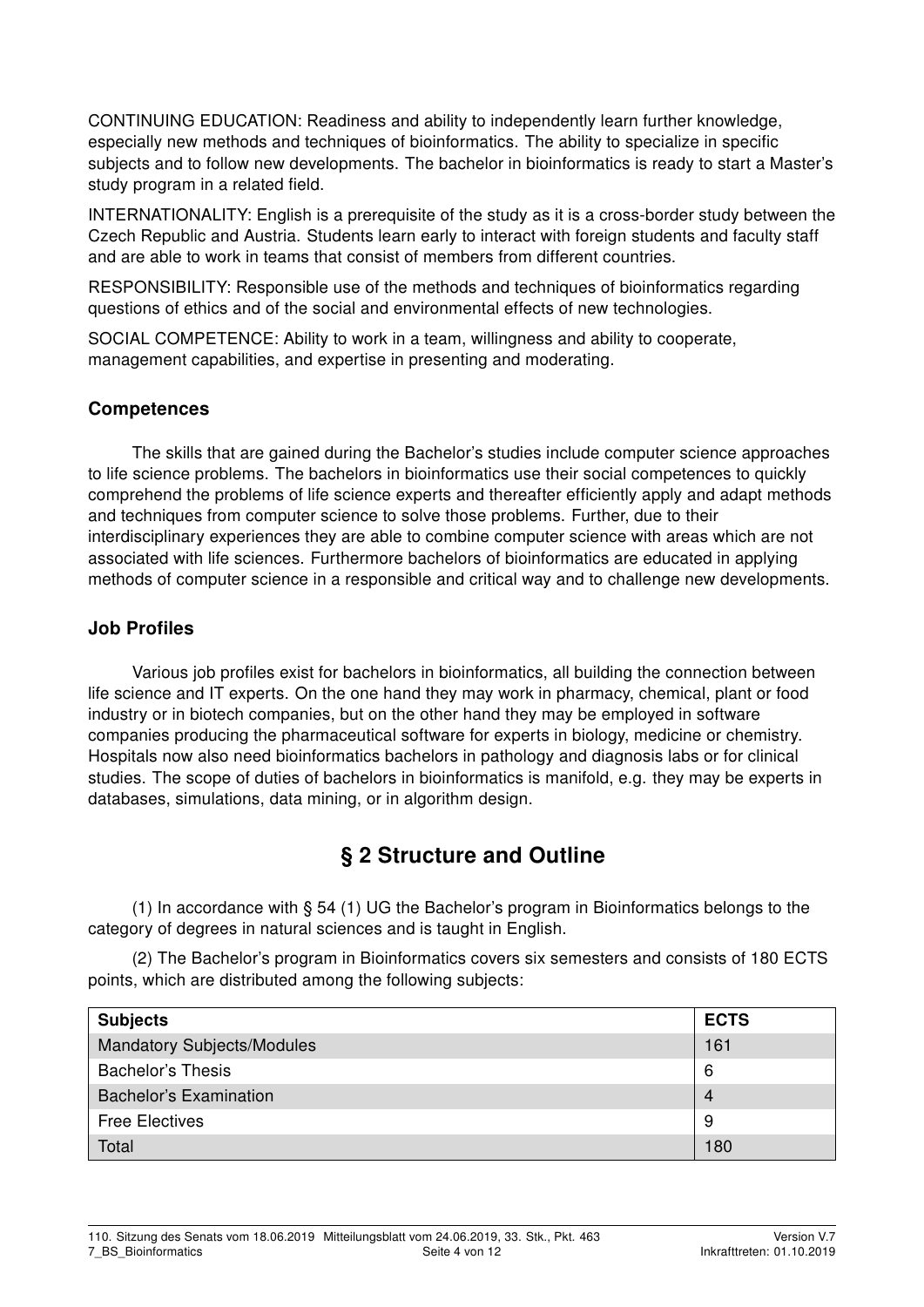(3) For Free Electives students have to pass examinations corresponding to 9 ECTS points, which can be chosen from any recognized national or international post-secondary educational institution. The Free Electives shall provide additional skills beyond the Bachelor's program in Bioinformatics and can be taken anytime during the Bachelor's study.

(4) The recommended course of study is shown in the annex 1.

# § 3 Studies Introductory and Orientation Phase

(1) According to § 66 para. 1 UG the introductory and orientation phase consists of lectures which give an overview of the fundamental contents and structure of the corresponding curriculum of studies. The introductory and orientation phase of the Bachelor's program in Bioinformatics covers modules amounting to 9 ECTS points in total, which can be chosen out of the following list:

| Code         | <b>Name</b>                    | <b>ECTS winter term</b> | <b>ECTS summer term</b> |
|--------------|--------------------------------|-------------------------|-------------------------|
| 675MATHLIA13 | Linear Algebra                 | 3                       |                         |
| 675COSCADS13 | Algorithms and Data Structures | 4                       |                         |
| 663MOBIMAG12 | Molecular Biology and Genetics | 3                       |                         |
| 663BIOLICB18 | Introduction to Cell Biology   |                         |                         |
| 675COSCPYB18 | <b>Python Basics</b>           | 4                       |                         |
| 675COSCAPR18 | <b>Applied Programming</b>     |                         | 3                       |
| 675BIOLITG13 | Introduction to Genomics       |                         | З                       |
| 675CHEMGCH13 | <b>General Chemistry</b>       |                         | 3                       |
| 675BINFINB13 | Introduction to Bioinformatics |                         | 6                       |

(2) Before completion of the introductory and orientation phase further modules to an extent of 22 ECTS points can be chosen out of the following list:

| Code         | <b>Name</b>                                                | <b>ECTS winter term</b> | <b>ECTS summer term</b> |
|--------------|------------------------------------------------------------|-------------------------|-------------------------|
| 663BIOLBMI12 | <b>Biology of Microorganisms</b>                           | 5                       |                         |
| 675MATHCA113 | Calculus I                                                 | 6                       |                         |
| 663KOETAWC15 | <b>Academic Writing for Cross</b><br><b>Border Studies</b> |                         | 3                       |
| 675SOSKETH13 | <b>Ethics</b>                                              | 3                       |                         |
| 675MATHCA213 | Calculus II                                                |                         | 5                       |
| 675BIOLDOL13 | Diversity of life                                          |                         | 5                       |
| 675MATHPM118 | Probability and mathematical<br>statistics I               |                         | З                       |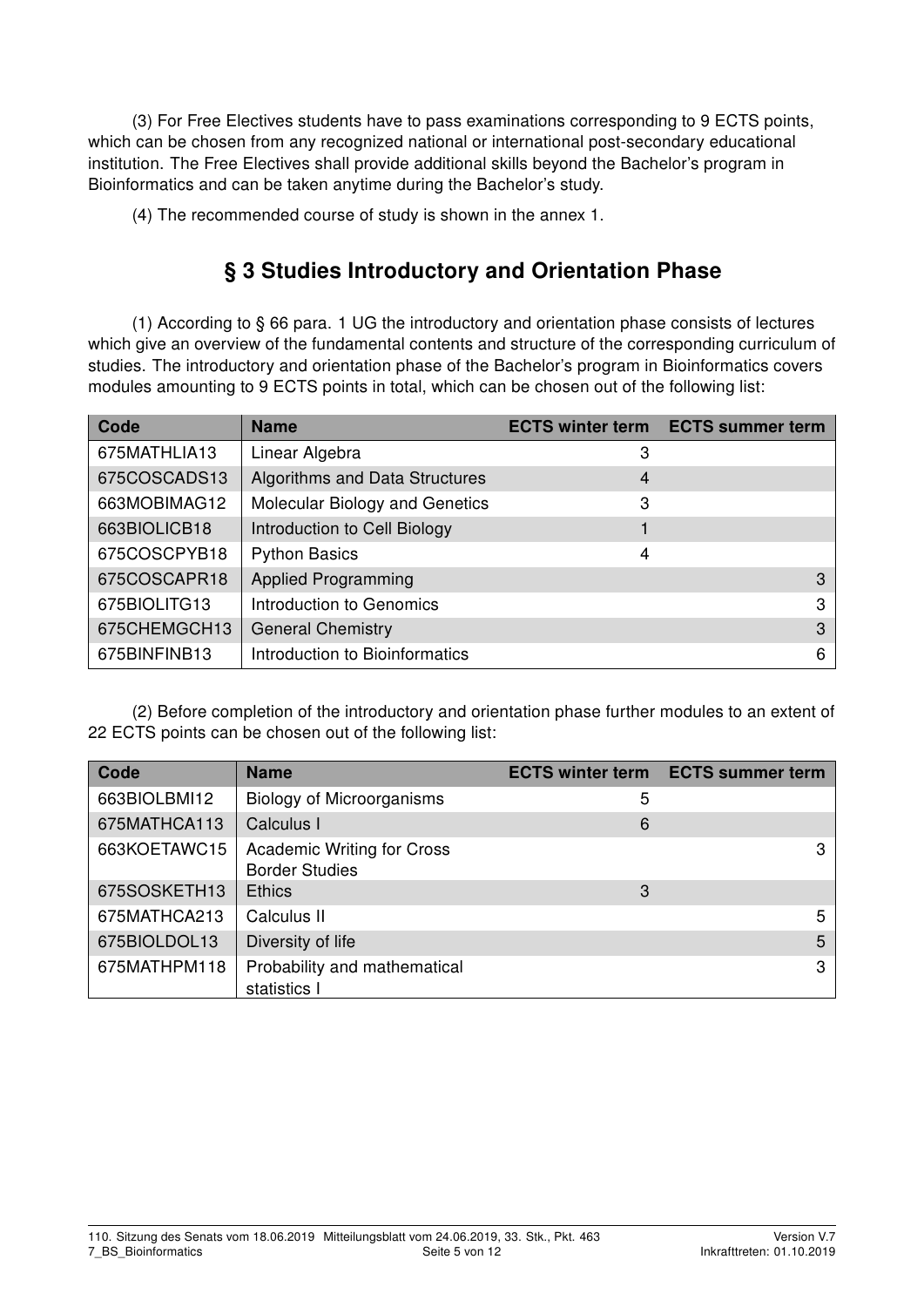# § 4 Mandatory Subjects/Modules

(1) All courses and modules of the Mandatory Subjects have to be completed successfully.

| Code      | <b>Name</b>             | <b>ECTS</b>     |
|-----------|-------------------------|-----------------|
| 675COSC16 | <b>Computer Science</b> | 30              |
| 675MATH18 | <b>Mathematics</b>      | 22              |
| 675BINF18 | <b>Bioinformatics</b>   | 32              |
| 675CHEM18 | Chemistry               | 17,5            |
| 675BIOL13 | Biology                 | 22              |
| 675SOSK18 | <b>Soft Skills</b>      | 12 <sup>7</sup> |
| 675ARSP18 | Area of Specialisation  | 25,5            |

(2) The subject Computer Science is subdivided into the listed subjects or modules:

| Code         | <b>Name</b>                              | <b>ECTS</b> |
|--------------|------------------------------------------|-------------|
| 675AILS19    | Artificial Intelligence in Life Sciences | З           |
| 675COSCAPR18 | <b>Applied Programming</b>               | 3           |
| 675COSCPYB18 | <b>Python Basics</b>                     | 4           |
| 675COSCADS13 | Algorithms and Data Structures           | 4           |
| 675INSY18    | <b>Information Systems</b>               | 12          |
| 675COSCPAP13 | <b>Parallel Programming</b>              |             |

#### (3) The subject Mathematics is subdivided into the listed subjects or modules:

| Code         | <b>Name</b>                               | <b>ECTS</b> |
|--------------|-------------------------------------------|-------------|
| 675MATHPM118 | Probability and mathematical statistics I | 3           |
| 675MATHCA113 | Calculus I                                | 6           |
| 675MATHLIA13 | Linear Algebra                            | 3           |
| 675MATHCA218 | Calculus II                               | 5           |
| 663BIOLBST12 | <b>Biostatistics</b>                      | 5           |

#### (4) The subject Bioinformatics is subdivided into the listed subjects or modules:

| Code         | <b>Name</b>                                                     | <b>ECTS</b>     |
|--------------|-----------------------------------------------------------------|-----------------|
| 675BINFINB13 | Introduction to Bioinformatics                                  | 6               |
| 675GTSB16    | Genome Analysis & Transcriptomics and Structural Bioinformatics | 15 <sup>1</sup> |
| 675MALE18    | <b>Machine Learning</b>                                         | $\mathbf{3}$    |
| 675BINFBIP13 | <b>Bioinformatics Project</b>                                   |                 |

(5) The subject Biology is subdivided into the listed modules: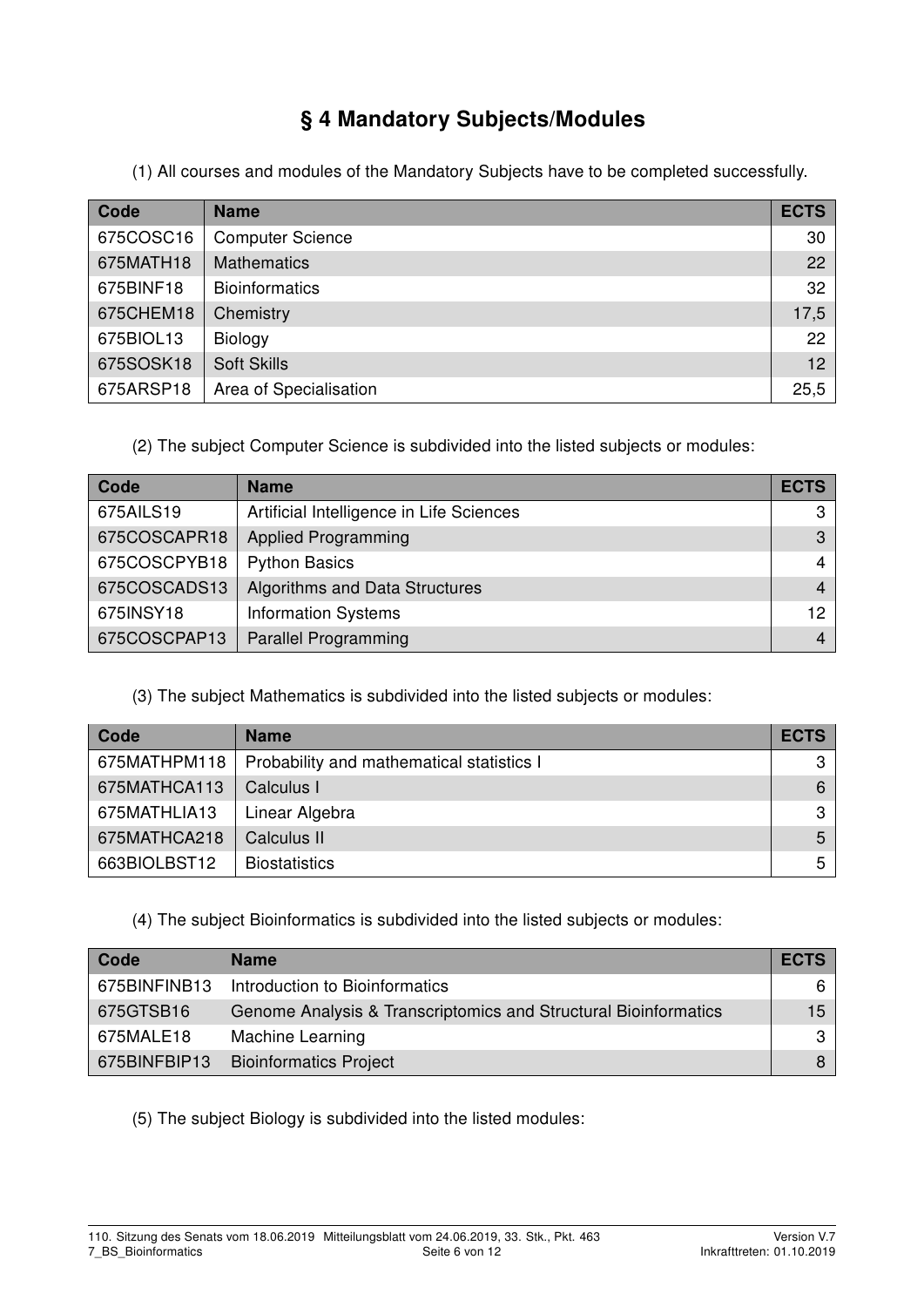| Code         | <b>Name</b>                      | <b>ECTS</b>  |
|--------------|----------------------------------|--------------|
| 663BIOLBMI18 | <b>Biology of Microorganisms</b> | 4            |
| 663BIOLICB18 | Introduction to Cell Biology     |              |
| 663MOBIMAG12 | Molecular Biology and Genetics   | 3            |
| 675BIOLDOL13 | Diversity of life                | 5            |
| 675BIOLITG13 | Introduction to Genomics         | $\mathbf{3}$ |
| 675BIOLMOP13 | <b>Molecular Phylogenetics</b>   | 6            |

(6) The subject Chemistry is subdivided into the listed subjects or modules:

| Code         | <b>Name</b>                                                     | <b>ECTS</b> |
|--------------|-----------------------------------------------------------------|-------------|
| 675CHEMGCH13 | <b>General Chemistry</b>                                        |             |
| 675BIAN13    | Bioanalytics                                                    | 4,5         |
| 675ORCH18    | <b>Organic Chemistry</b>                                        | 6           |
| 675CHEMCCM17 | Computational Chemistry and Molecular Modelling of Biomolecules | 4           |

(7) The subject Soft Skills is subdivided into the listed subjects or modules:

| Code         | <b>Name</b>                               | <b>ECTS</b> |
|--------------|-------------------------------------------|-------------|
| 663GESKAWC18 | Academic Writing for Cross Border Studies |             |
| 675SOSKETH13 | <b>Ethics</b>                             | 3           |
| 675GEND13    | <b>Gender Studies</b>                     | 31          |
| 675ENSC18    | <b>English for Scientists</b>             | 3           |

# § 5 Courses

(1) The names and the types of all courses of the Mandatory subjects, as well as their ECTS points, their duration in hours per week, their codes, their registration requirements, and their admission procedures (in case of limited availability of places) are described in the study handbook of JKU (studienhandbuch.jku.at).

(2) The possible types of courses as well as the examination regulations are described in §§ 13 and 14 of the JKU statute (Section "Studienrecht").

(3) For courses at the University of South Bohemia, the regulations of the University of South Bohemia apply.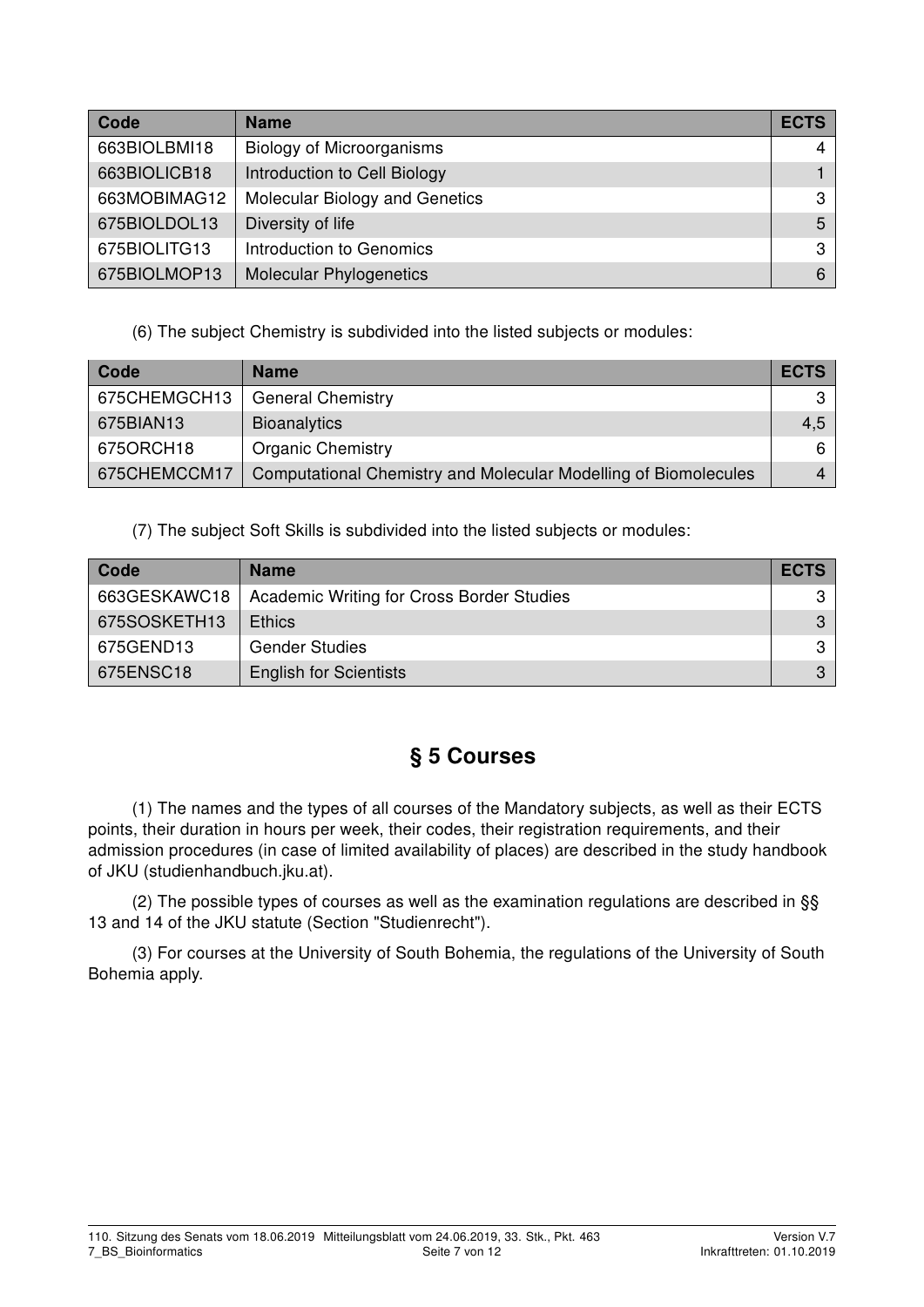# § 6 Bachelor's Thesis

(1) Students of the Bachelor's program in Bioinformatics must complete a Bachelor's Thesis according to § 80 UG in the course Bachelor's Seminar (675BAARBASS13) which is jointly supervised by a university teacher from Johannes Kepler University Linz and University of South Bohemia.

(2) The Bachelor's Thesis will be graded in combination with the Bachelor's Seminar by the teacher of this course.

(3) The Curricular Committee for Bioinformatics may specify guidelines for the formal structure of a Bachelor's Thesis.

(4) The topic of the Bachelor's Thesis has to be expressed in the certificate.

# § 7 Examination Regulations

(1) The regulations for subject examinations and course examinations are described in the study handbook of JKU (studienhandbuch.jku.at).

(2) Examination regulations of the University of South Bohemia apply for examinations at the University of South Bohemia.

(3) Students of this curriculum are eligible for examinations of courses at the partner university, even if they did not attend courses at this university during the current semester.

(4) The Bachelor's program in Bioinformatics is concluded by a Bachelor's Examination.

(5) The Bachelor's Examination consists of two parts: The first part of the Bachelor's Examination is the successful completion of mandatory subjects according to § 4.

(6) The second part of the Bachelor's Examination (4 ECTS points) is a final state exam at the University of South Bohemia according to its regulations there. Prior to the admission to the second part of the Bachelor's Examination, students must successfully complete the first part of the Bachelor's Examination, the Bachelor's Thesis, and the Free Electives.

(6a) In cases that students are not able to finish their studies at the University of South Bohemia for legal reasons, the final state exam at the University of South Bohemia can be replaced by a final examination at the JKU. The final examination is a comprehensive oral exam (4 ECTS points) conducted by an examination committee consisting of two members appointed by the Vice Rector of Academic Affairs that covers the contents of two of the following subjects: Computer Science, Mathematics, Bioinformatics, Chemistry, Biology.

(7) Following conversion is used to translate grades from the University of South Bohemia (USB):

| <b>Grades at USB</b> | <b>Grades at JKU</b> |
|----------------------|----------------------|
| excellent 1          | sehr gut 1           |
| excellent minus 1-   | sehr gut 1           |
| very good 2          | gut 2                |
| very good minus 2-   | befriedigend 3       |
| good 3               | genügend 4           |
| unsatisfactory 4     | nicht genügend 5     |

continue next page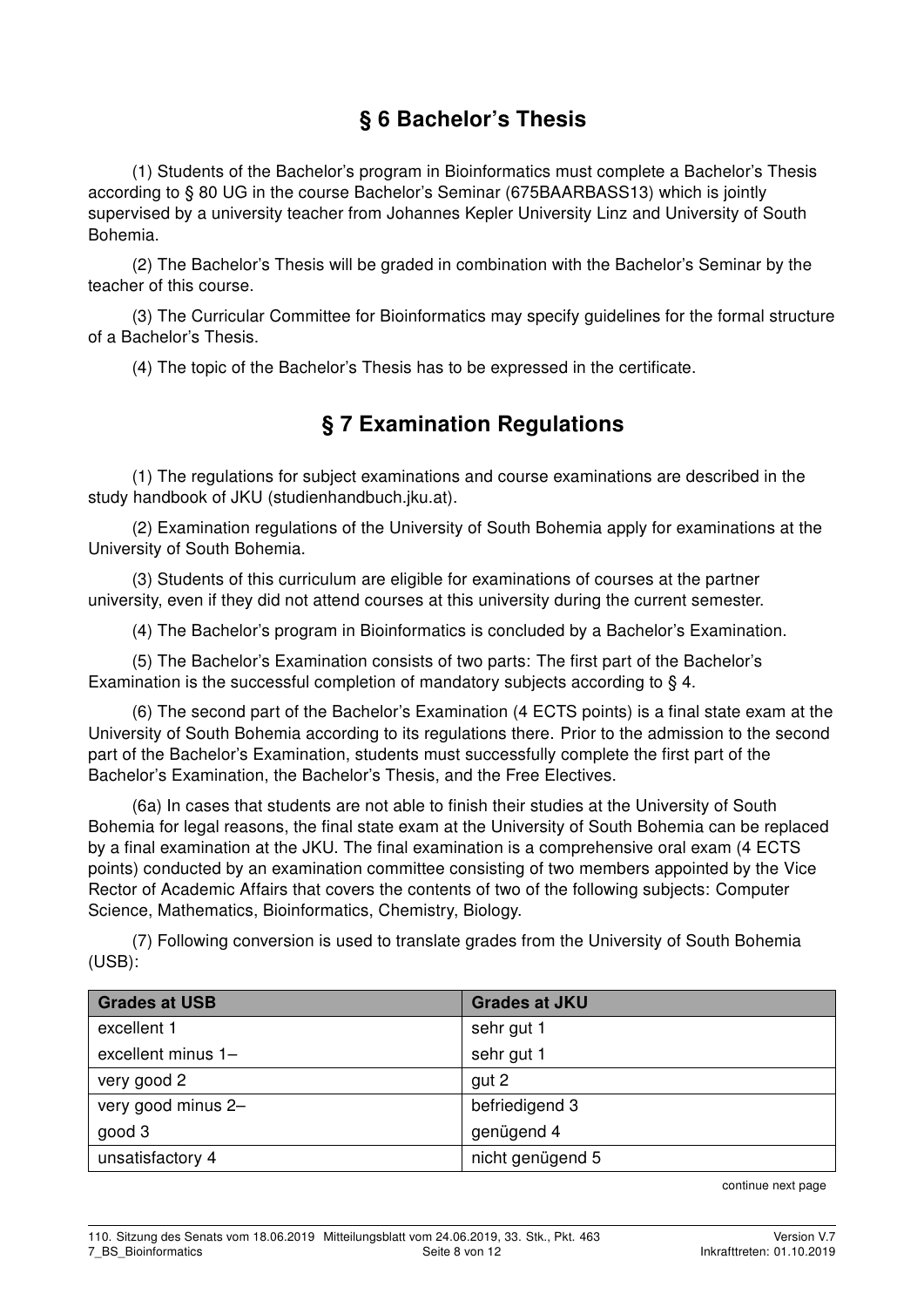continuation

| <b>Grades at USB</b>       | <b>Grades at JKU</b>     |  |  |  |  |
|----------------------------|--------------------------|--|--|--|--|
|                            |                          |  |  |  |  |
| successful participation   | mit Erfolg teilgenommen  |  |  |  |  |
| unsuccessful participation | ohne Erfolg teilgenommen |  |  |  |  |

(8) Following conversion is used to translate grades from the Johannes Kepler University Linz (JKU):

| <b>Grades at JKU</b>     | <b>Grades at USB</b>       |  |  |  |  |
|--------------------------|----------------------------|--|--|--|--|
| sehr gut 1               | excellent 1                |  |  |  |  |
| gut 2                    | very good 2                |  |  |  |  |
| befriedigend 3           | very good minus 2-         |  |  |  |  |
| genügend 4               | good 3                     |  |  |  |  |
| nicht genügend 5         | unsatisfactory 4           |  |  |  |  |
|                          |                            |  |  |  |  |
| mit Erfolg teilgenommen  | successful participation   |  |  |  |  |
| ohne Erfolg teilgenommen | unsuccessful participation |  |  |  |  |

(9) For the purpose of assigning grades in the certificate, above conversion of grades of the University of South Bohemia (para. 7) will be used for subjects completed at the University of South Bohemia (USB).

## § 8 Academic Degree

(1) Graduates of the Bachelor's program in Bioinformatics are awarded the academic degree "Bachelor of Science", abbreviated "BSc" oder "BSc (JKU)" at the Johannes Kepler University Linz and the academic degree "Bachelor", abbreviated "Bc" at University of South Bohemia.

(2) The certificate of the Austrian academic degree is issued in German and in English translation.

(3) The certificate has to express that the Bachelor's program in Bioinformatics is a joint study of the Johannes Kepler University and the University of South Bohemia.

(4) By derogation from para. 1 in cases according to § 7 para. 6a only the adacemic degree "Bachelor of Science", abbreviated "BSc" oder "BSc (JKU)" at the Johannes Kepler University Linz is awarded.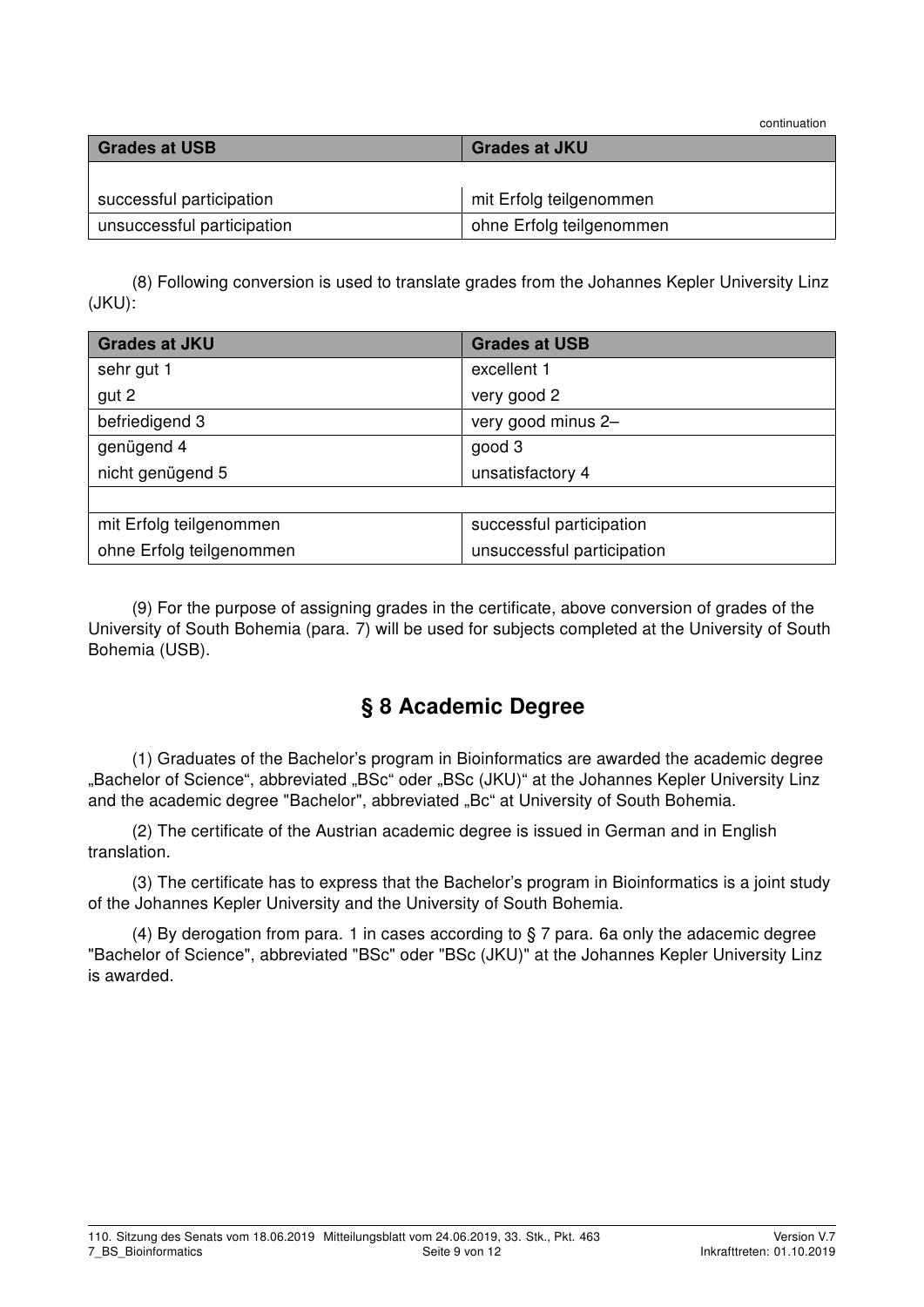# § 9 Legal Validity

(1) This curriculum comes into effect on October  $1<sup>st</sup>$ , 2016.

(2) The curriculum of the Bachelor's program in Bioinformatics in the version published in the official newsletter of the Johannes Kepler University Linz on June 10<sup>th</sup>, 2015, 26<sup>th</sup> piece, item 204 expires by the end of September 30<sup>th</sup>, 2016.

(3) § 3 and annex 1 as published in the official newsletter of the Johannes Kepler University Linz on June 23<sup>th</sup>, 2017, 33<sup>th</sup> piece, item 250 will take effect on October 1<sup>st</sup>, 2017. Students, who have been admitted to this bachelor's program before the winter term 2017/18 and have not completed the introduction and orientation phase yet, are entitled to finish it until September 30<sup>th</sup>, 2018 according to the rules in force till September  $30<sup>th</sup>$ , 2017.

(4) § 3 para. 1 and 2, § 4, § 5 para. 1, § 7 para. 1, § 10 para. 1 and 3 and annex 1 as published in the official newsletter of the Johannes Kepler University Linz on June 22<sup>nd</sup>, 2018, 26<sup>th</sup> piece, item 271 will take effect on October 1<sup>st</sup>, 2018.

(5) § 2 para. 1, § 3 para. 1, § 4 para. 2, § 7 para. 6a, § 8 para. 4, § 10 para. 4 and annex 1 as published in the official newsletter of the Johannes Kepler University Linz on June 24<sup>th</sup>, 2019, 33<sup>rd</sup> piece, item 463 will take effect on October 1<sup>st</sup>, 2019.

## § 10 Transitional Arrangements

(1) For students who have passed examinations within the curriculum of the Bachelor's program in Bioinformatics in a previous version, the equivalences listed in the study handbook of JKU (studienhandbuch.jku.at) apply.

(2) In addition to the equivalences given in the study handbook of JKU, following equivalences are effective:

| Package of subjects in the Bachelor<br><b>Bioinformatics version of 2015</b> | equivalent package of subjects in the<br><b>Bachelor Bioinformatics version of 2016</b> |
|------------------------------------------------------------------------------|-----------------------------------------------------------------------------------------|
| 675COSC13: Computer Science (27 ECTS)                                        | 675COSC16: Computer Science (30 ECTS)                                                   |
| 675MATH13: Mathematics (26 ECTS)<br>675BINF13: Bioinformatics (30,5 ECTS)    | 675MATH16: Mathematics (20 ECTS)<br>675BINF16: Bioinformatics (33,5 ECTS)               |
| 675CHEM13: Chemistry (20,1 ECTS)                                             | 675CHEM16: Chemistry (17,1 ECTS)                                                        |
| 675ARSP13: Area of Specialisation (21,6)                                     | 675ARSP16: Area of Specialisation (24,6)                                                |
| ECTS)                                                                        | ECTS)                                                                                   |

Table A: Equivalence of subject packages

(3) In addition to the equivalences given in the study handbook of JKU, following equivalences are effective:

Table B: Equivalence of subject packages

| Package of subjects in the Bachelor   | equivalent package of subjects in the          |  |  |  |  |  |
|---------------------------------------|------------------------------------------------|--|--|--|--|--|
| <b>Bioinformatics version of 2017</b> | <b>Bachelor Bioinformatics version of 2018</b> |  |  |  |  |  |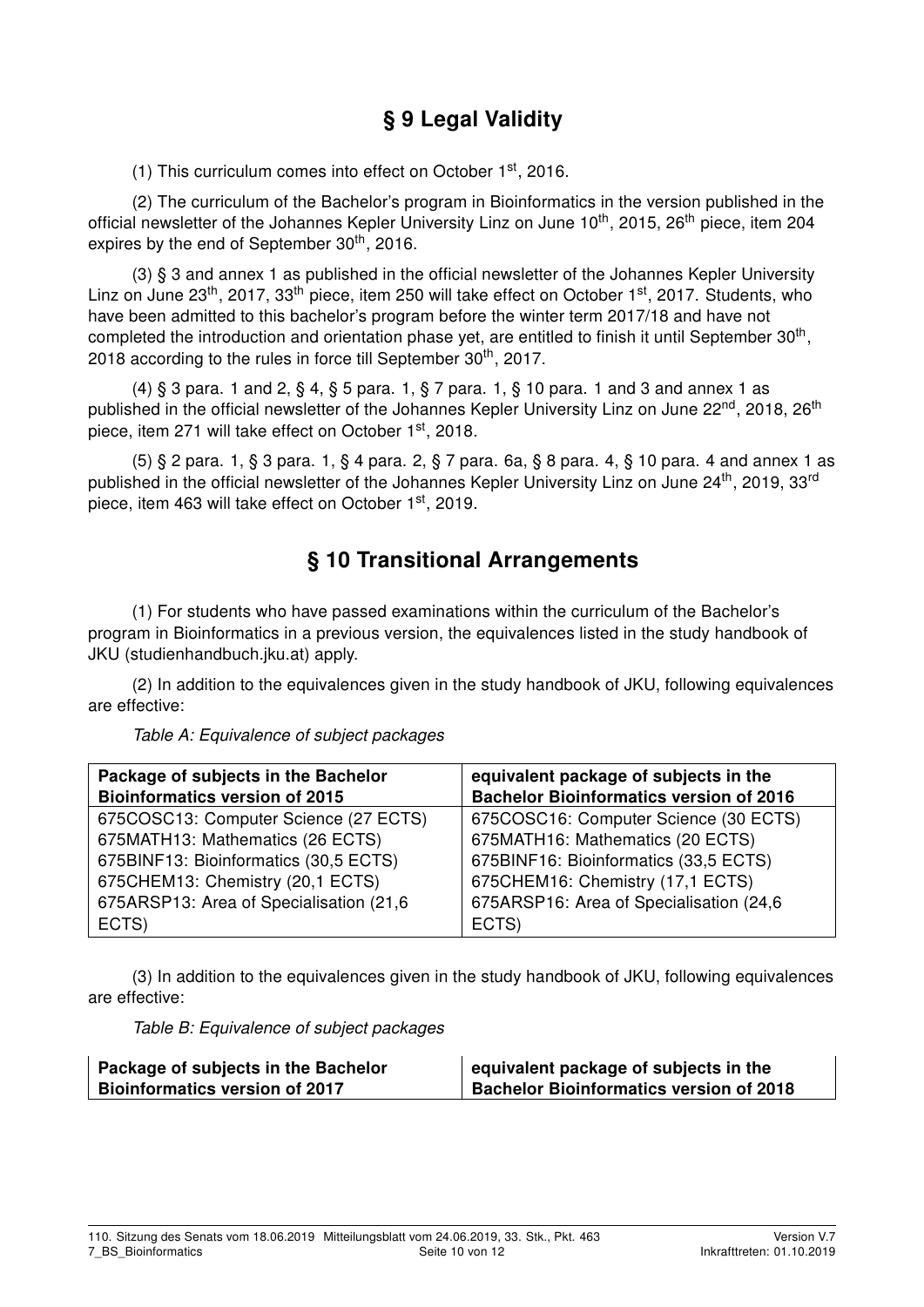| 675CHEM16: Chemistry (17,1 ECTS)         | 675CHEM18: Chemistry (17,5 ECTS)         |
|------------------------------------------|------------------------------------------|
| 675CHEM16: Mathematics (20 ECTS)         | 675MATH18: Mathematics (22 ECTS)         |
| 675BINF16: Bioinformatics (33,5 ECTS)    | 675BINF18: Bioinformatics (32 ECTS)      |
| 675SOSK13: Soft Skills (13,8 ECTS)       | 675SOSK18: Soft Skills (12 ECTS)         |
| 675ARSP16: Area of Specialisation (24,6) | 675ARSP18: Area of Specialisation (25,5) |
| ECTS)                                    | ECTS)                                    |

Table C: Equivalence of lecture packages

| Package of lectures in the Bachelor     | equivalent package of lectures in the          |  |  |  |  |  |
|-----------------------------------------|------------------------------------------------|--|--|--|--|--|
| <b>Bioinformatics version of 2017</b>   | <b>Bachelor Bioinformatics version of 2018</b> |  |  |  |  |  |
| TM1PEKVINFO: KV Informationssysteme (3) | INBIPVOIFS1: VO Informationssysteme 1 (3)      |  |  |  |  |  |
| ECTS)                                   | ECTS)                                          |  |  |  |  |  |
| TM1PEKVSWEN: KV Software Engineering (3 | INBIPUEIFS1: UE Informationssysteme 1 (3)      |  |  |  |  |  |
| ECTS)                                   | ECTS)                                          |  |  |  |  |  |

(4) In addition to the equivalences given in the study handbook of JKU, following equivalences are effective:

#### Table D: Equivalence of lectures

| <b>Lectures in the Bachelor Bioinformatics</b> | equivalent lectures in the Bachelor          |  |  |  |  |
|------------------------------------------------|----------------------------------------------|--|--|--|--|
| version of 2018                                | <b>Bioinformatics version of 2019</b>        |  |  |  |  |
| 675INTRITRK13: KV Introduction to R (3)        | 993TALSALSK19: KV Artificial Intelligence in |  |  |  |  |
| ECTS)                                          | Life Sciences (3 ECTS)                       |  |  |  |  |